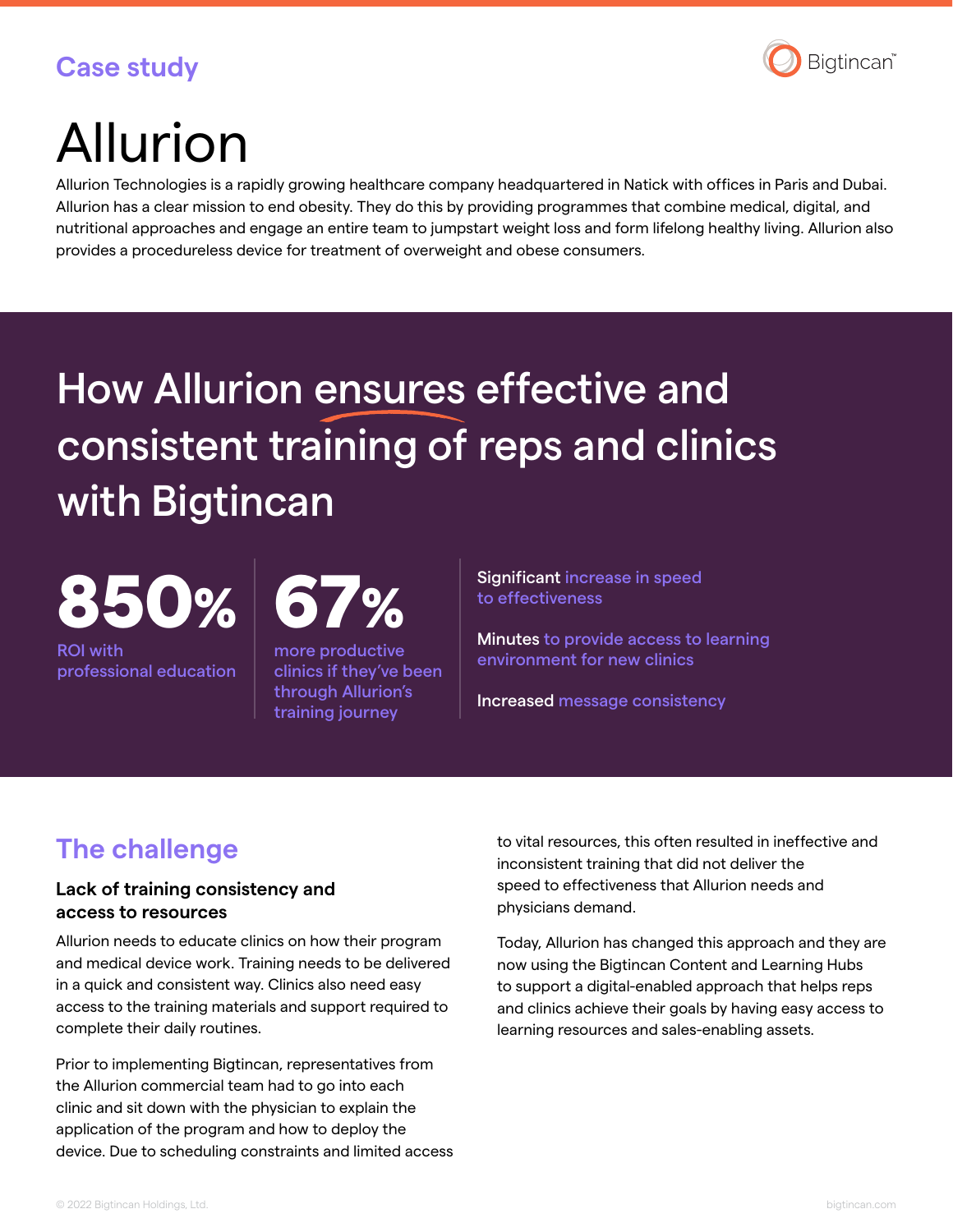# 66

My favorite features are the quizzes. They are used not just at the end of a learning module where people might want to evaluate what they've retained, but sometimes right up front before they go through a learning module for them to realize where their gaps in knowledge are before they start to learn."

#### **Matthew Wright**

VP of Global Professional Education at Allurion Technologies

### **The Solution**

#### **Two connected systems for training and content management**

Allurion uses Bigtincan in two ways: for training and as a content library for sales and marketing assets that the commercial team and partner clinics are using on an ongoing basis. Deploying the Learning and Content Hubs in tandem ensures Allurion's teams and partners have the skills, knowledge, and supporting information they need to succeed.

#### **Enabling an effective, engaging and consistent learning experience**

Allurion's implementation of the learning management system, or Learning Lab, allows people to work their way through the different modules, test themselves, and evaluate their knowledge and accelerate their learning to increase their speed to effectiveness.

As part of the onboarding of new commercial team members or a new clinic, Allurion has built five modules in Bigtincan Learning they need to work their way through to set them up for success. This is used as a foundation before attending a two-week in-person training event. After that, they can access the Learning Lab to find more information and continue their learning journey and stay up-to-date.

The Learning Hub is used as a sequential learning platform to continue to build and maintain team members' knowledge and skill level. It's used in addition to face-to-face learning to help accelerate the speed at which people learn.

#### **Building HCP confidence with ultra-fast onboarding and on-demand learning**

The learning system enables medical professionals access to information whenever they need it, and setup can be done within minutes. It means a new clinic will have immediate access to the Learning Hub and Learning Lab from their smartphone, tablet, or desktop.

This makes healthcare professionals feel confident when they are working with the Allurion device, enabling them to become proficient and start treating patients much more quickly than before.